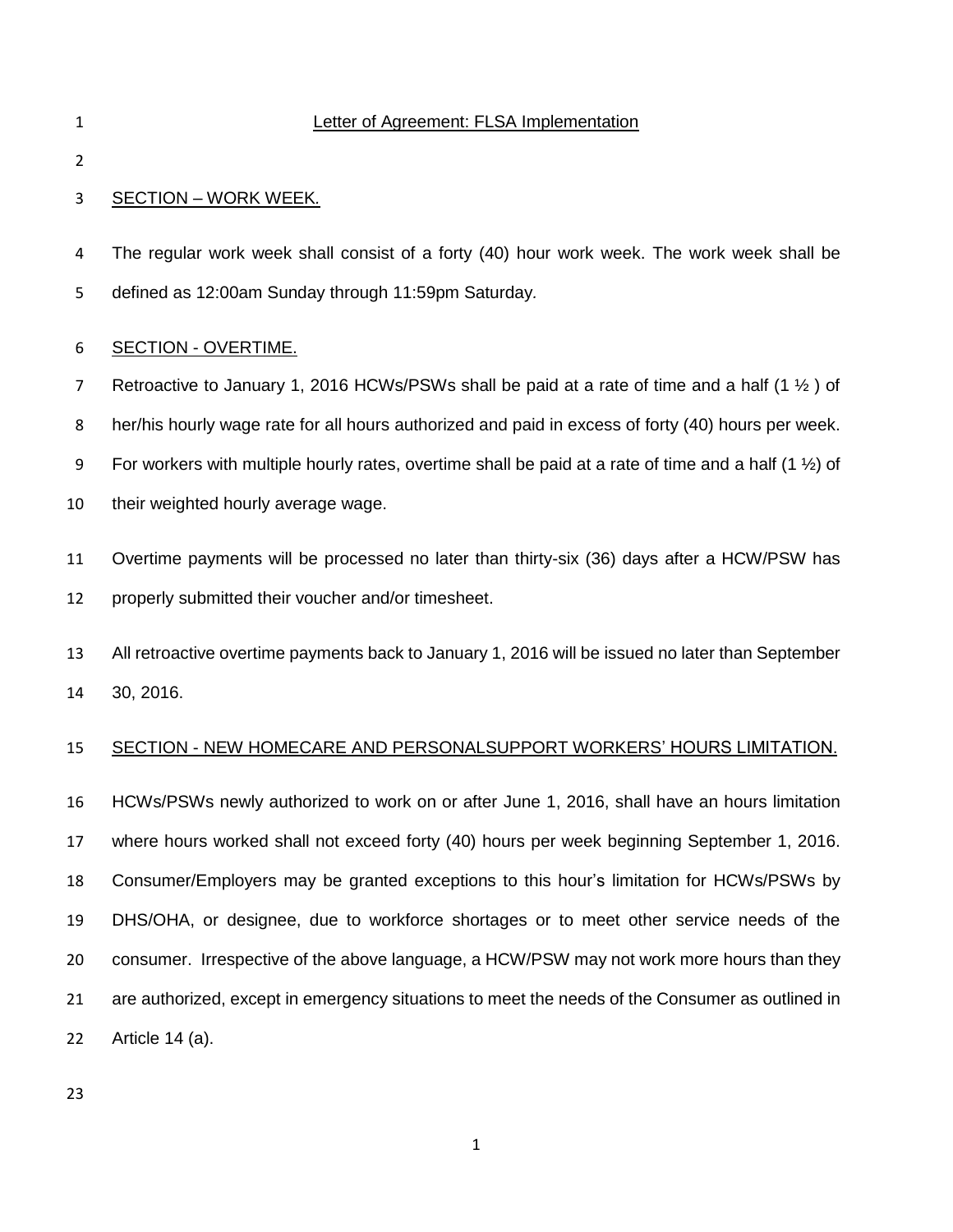# SECTION - CURRENT HOMECARE AND PERSONAL SUPPORT WORKERS' HOURS **LIMITATION.**

 HCWs/PSWs authorized to work before June 1, 2016 shall have an hour's limitation as defined below. Consumer/Employers may be granted exceptions to the below hour's limitations for HCWs/PSWs by DHS/OHA, or designee. The worker's average paid weekly hours in the months of March, April and May shall be used to determine subsections (a-c).

- a) All HCWs/PSWs working more than 50 hours per week, will have a 50 hour cap applied when the first consumer's reassessment or renewal occurs between September 1, 2016 and no later than June 30, 2017. This section shall apply **interprective of starting with a new Consumer Employer.**
- b) HCWs/PSWs working less than fifty (50) hours, but more than forty (40) hours, per week shall be limited to no more than fifty (50) hours per week. This section shall apply irrespective of starting with a new Consumer Employer.
- c) HCWs/PSWs working less than forty (40) hours, per week shall be capped at forty (40) hours per week.
- d) Live-in workers moved to the hourly program shall be limited to no more than fifty (50) hours per week.
- e) Irrespective of the above language, a HCW/PSW may not work more hours than authorized, except in emergency situations to meet the needs of the Consumer as outlined in Article 14 (a).
- f) All hours worked include hourly, travel time, live-in and relief care hours.
- 
-